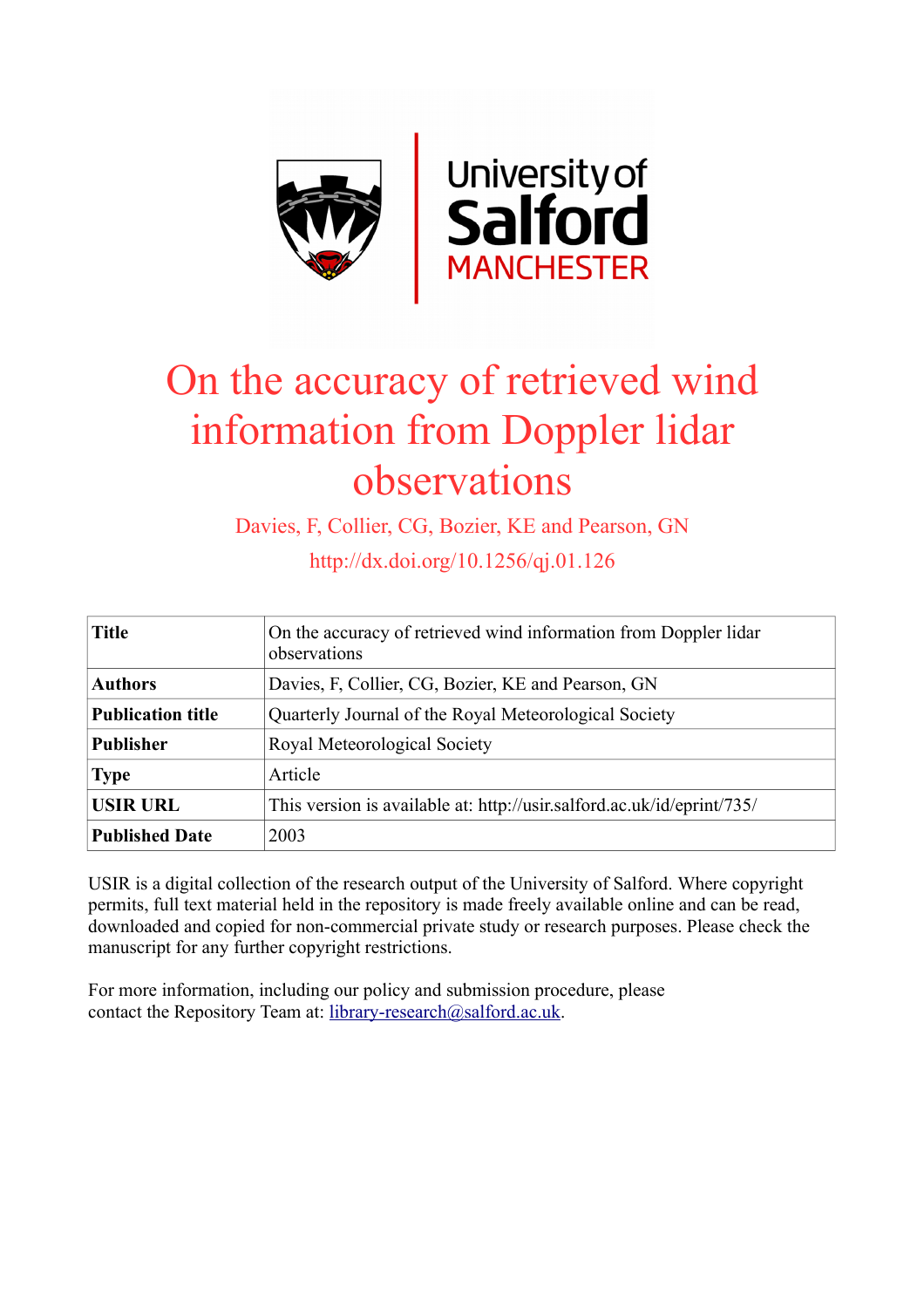# On the accuracy of retrieved wind information from Doppler lidar observations

By F. DAVIES<sup>1\*</sup>, C. G. COLLIER<sup>1</sup>, K. E. BOZIER<sup>1</sup> and G. N. PEARSON<sup>2</sup>

<sup>1</sup>*University of Salford, UK* <sup>2</sup>*QinetiQ*†*, UK*

(Received 20 July 2001; revised 30 August 2002)

#### **SUMMARY**

A single pulsed Doppler lidar was successfully deployed to measure air flow and turbulence over the Malvern hills, Worcester, UK. The DERA Malvern lidar used was a  $CO<sub>2</sub> 10.6 \mu m$  pulsed Doppler lidar. The lidar pulse repetition rate was 120 Hz and had a pulse duration of 0.6  $\mu$ s. The system was set up to have 41 range gates with range resolution of 112 m. This gave a theoretical maximum range of approximately 4.6 km. The lidar site was 2 km east of the Malvern hill ridge which runs in a north–south direction and is approximately 6 km long. The maximum height of the ridge is 430 m. Two elevation scans (Range–Height Indicators) were carried out parallel and perpendicular to the mean surface flow. Since the surface wind was primarily westerly the scans were carried out perpendicular and parallel to the ridge of the Malvern hills.

The data were analysed and horizontal winds, vertical winds and turbulent fluxes were calculated for profiles throughout the boundary layer. As an aid to evaluating the errors associated with the derivation of velocity and turbulence profiles, data from a simple idealized profile was also analysed using the same method. The error analysis shows that wind velocity profiles can be derived to an accuracy of 0.24 m s<sup>-1</sup> in the horizontal and  $0.3 \text{ m s}^{-1}$  in the vertical up to a height of 2500 m. The potential for lidars to make turbulence measurements, over a wide area, through the whole depth of the planetary boundary layer and over durations from seconds to hours is discussed.

KEYWORDS: Atmospheric measurements Boundary layer

# 1. INTRODUCTION

Measurement of meteorological variables in the atmospheric boundary layer has been largely implemented with *in situ* sensors mounted on towers, airplanes and balloons. Such instruments are limited to point or line measurements. In more recent years remote-sensing instrumentation such as radar, lidar and sodar, which scan large areas over much shorter time-scales, have been developed. Lidars in particular are useful for measurement of mean wind and turbulence parameters over extended areas in the atmospheric boundary layer. The advantage is that they have extremely small beam side lodes, thus eliminating problems due to ground echoes. Kunkel *et al*. (1980) carried out a direct comparison between point anemometer readings and derived lidar measurements using a 0.694  $\mu$ m laser looking at the cross-correlation of moving aerosol inhomogeneities.

The first reported use of a Doppler lidar for vertical profiles of wind and turbulence measurements was made by Eberhard *et al.* (1989). The basis of Doppler lidar is reflection of light back from scattered aerosol particles which are used as tracers of the air motion. This backscattered light gives a measure of the radial component of the wind velocity. Using a  $360^{\circ}$  azimuth scan (or Plan Position Indicator (PPI)) radial wind velocities were analysed using a Doppler radar technique known as Vertical Azimuth Display or VAD (Browning and Wexler (1968)) to produce horizontal and vertical wind profiles. Turbulence profiles were then calculated using an application of the VAD technique demonstrated by Wilson (1970).

In this paper we follow an alternative approach outlined and tested by Gal-Chen *et al.* (1992) (hereafter G-C92). Again this is a procedure for deriving vertical profiles of horizontal and vertical winds from a single Doppler lidar. The lidar which was operated

°c Royal Meteorological Society, 2003.

<sup>¤</sup> Corresponding author: School of Environment and Life Sciences, Peel Building, University of Salford, Greater Manchester, UK. e.mail: F.Davies@Salford.ac.uk

<sup>†</sup> Formerly the Defence Evaluation and Research Agency.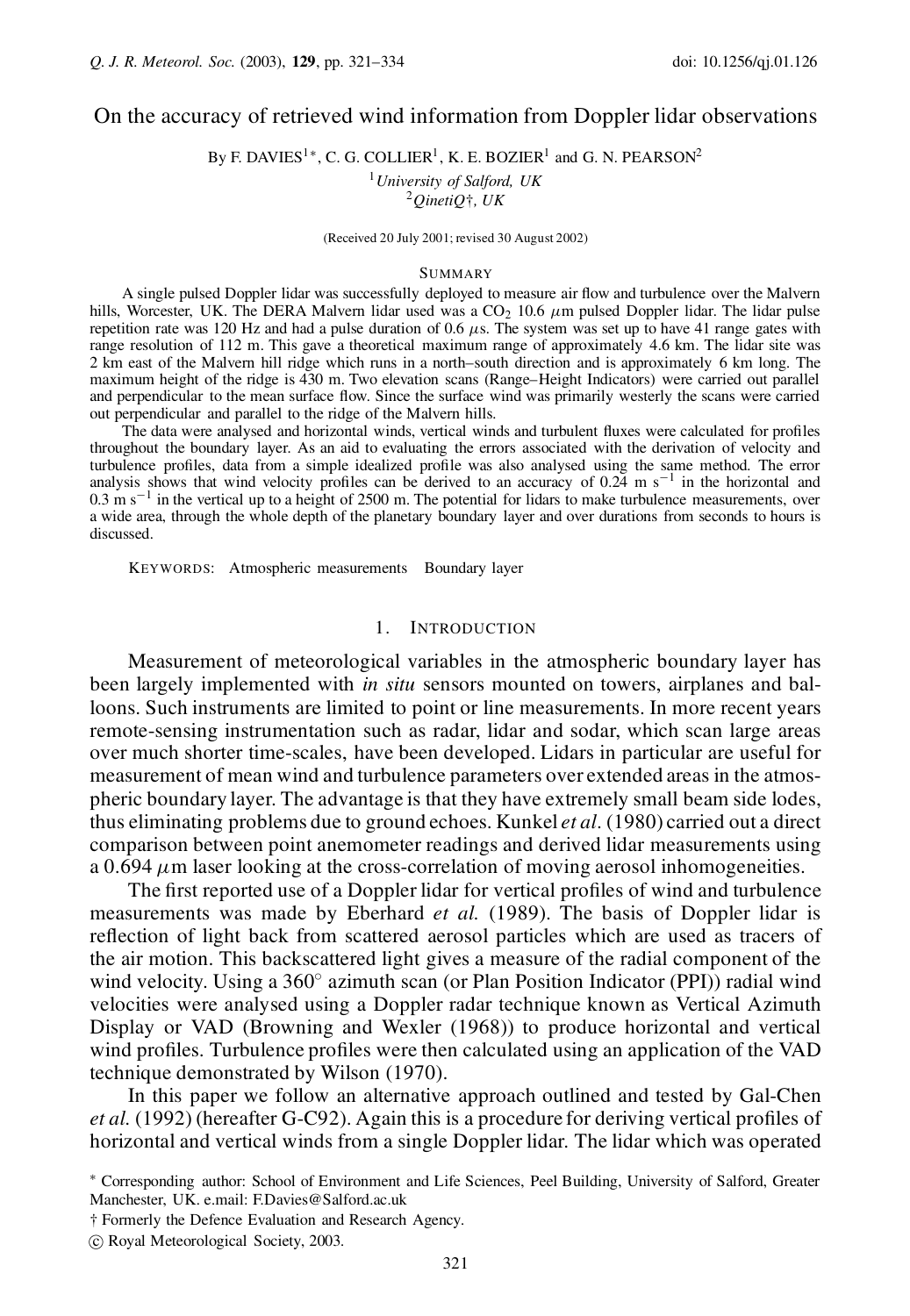by the National Oceanic and Atmospheric Administration (NOAA) Wave Propagation Laboratory (WPL) was a  $CO<sub>2</sub>$  (10.6  $\mu$ m) laser, had a range resolution of 150 m and a pulse repetition rate of 20 Hz. The lidar could scan from  $0^{\circ}$  up to  $42^{\circ}$  in elevation and also vertically.

The design of the experiment by G-C92 was a compromise between two basic requirements; the need to scan every resolved volume in the boundary layer and the requirement that it should be done fast enough that the assumption of a statistical steady state is valid. The method that G-C92 chose, details of which are given later, was to perform two elevation scans (or Range–Height Indicators, RHIs). The first scan was in the direction of the mean surface wind (defined to be the  $x-z$  plane) and the second scan was in a direction orthogonal to this (in the *y–z* plane). The two alternate scans together took approximately 72 seconds and measurements were taken continuously for a 1-hour period. These scans were filtered to remove erroneous data and then averaged so stable statistics could be obtained.

Their results show a wind profile that is constant up to a height of  $500$  m, with a southerly wind at the surface turning slightly westerly with height. A maximum in the wind speed of 17 m  $s^{-1}$  is seen at approximately 1 km. Temperature soundings throughout the duration of the experiment show an initial mixed-layer height of 700 m, growing to 1300 m 3 hours later. The vertical velocity is negative  $(-0.6 \text{ m s}^{-1}$  at 600 m) throughout the boundary layer and is shown to decrease with height. The momentum flux,  $\overline{u^{\prime}w^{\prime}}$ , is shown to be approximately  $-0.5 \text{ m}^2\text{s}^{-2}$  throughout the mixed layer and to have a maximum of  $-2.5 \text{ m}^2 \text{s}^{-2}$  between 1.2 and 1.3 km. They note that the large momentum fluxes at this height may be due to interactions between convection in the mixed layer and waves in a stable layer. This zone of interaction is termed the 'critical layer' and is discussed by Kuettner *et al.* (1987).

The Defence Evaluation and Research Agency (DERA) Malvern lidar is a  $CO<sub>2</sub>$ (10.6  $\mu$ m) pulsed Doppler lidar (Pearson and Collier 1999). With the pulse repetition rate set at 120 Hz and a pulse duration of 0.6  $\mu$ s the system is set up to have 41 range gates with range resolution of 112 m. This gives a theoretical maximum range of approximately 4.6 km. The actual maximum range depends on the concentrations of aerosol particles in the atmosphere. There is a minimum range of 560 m below which velocity estimates are not reliable. The scanning capabilities of the DERA lidar are the full 360 $\degree$  for a PPI scan and 180 $\degree$  for an RHI scan. The scan rate during this experiment was set at  $1^{\circ}$  per second.

#### 2. MODELLING RADIAL WINDS

# (*a*) *Retrieving wind measurements*

G-C92 described a method of deriving wind profiles from elevation scans (RHI) of the lidar. In their experiment two scans are carried out at right angles which retrieve data in the  $(x-z)$  and  $(y-z)$  planes. In this paper we only examine the along wind component,  $(x-z)$ . The radial wind denoted by  $\alpha$  can be decomposed into the u and w components as shown:

 $\alpha_+ = u \cos \Theta + w \sin \Theta$  with the lidar pointing in the +x direction (1)

 $\alpha_{-} = -u \cos \Theta + w \sin \Theta$  with the lidar pointing in the  $-x$  direction (2)

where  $\Theta$  is the elevation angle of the lidar beam. The data were then separated into height bins, as shown in Fig. 1. A height-bin resolution of 50 m was used and the separate height bins, z, are denoted by index *i*. If assumptions are made about the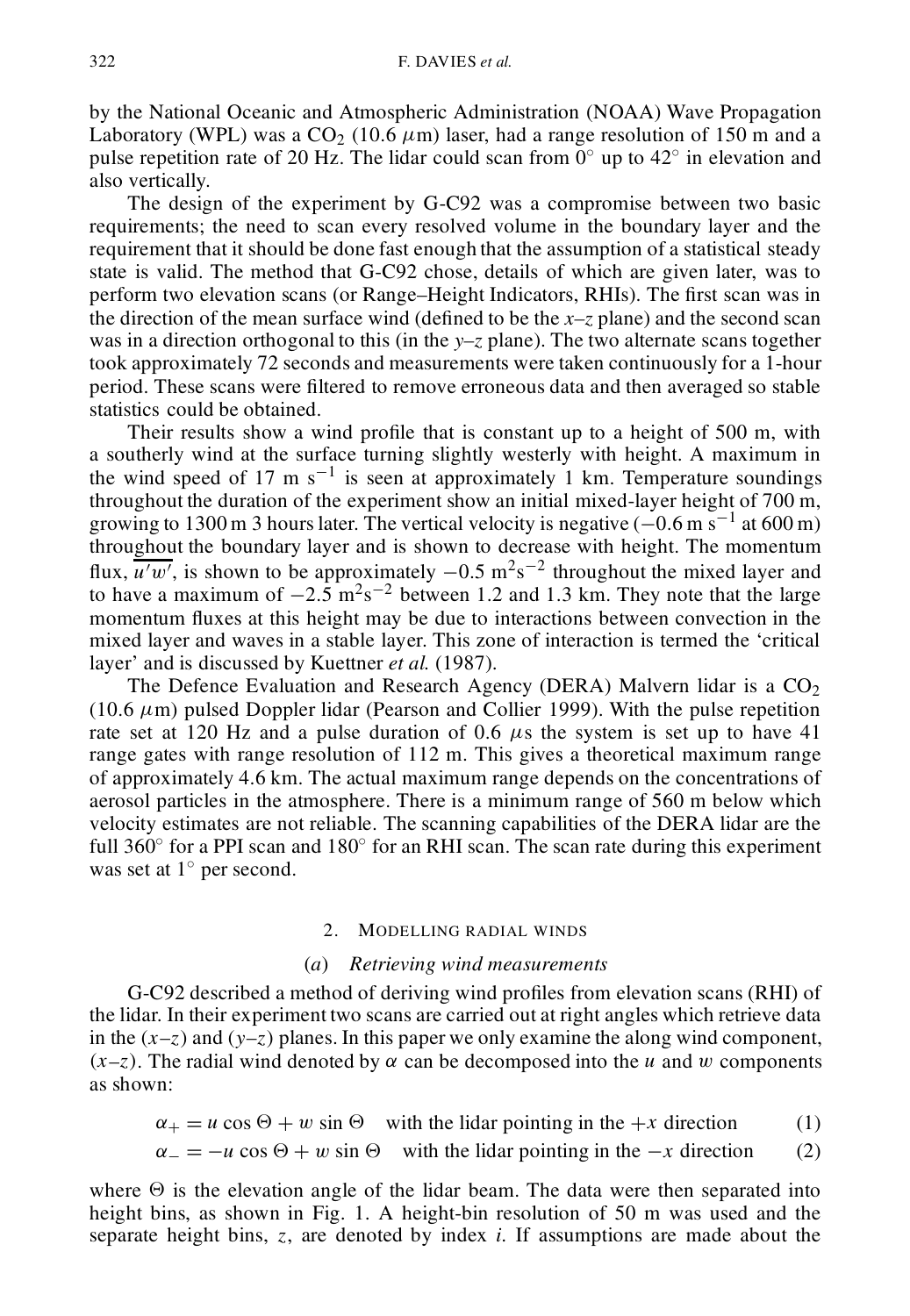

Figure 1. The partitioning of the lidar data points into height bins.

turbulence being horizontally homogeneous and the observations being unbiased, the ensemble average of the velocities in each bin can then be denoted by  $\overline{u}_i$  and  $\overline{w}_i$  and the equations can be rewritten

$$
\alpha_{ij\pm} = \pm \overline{u}_i \cos \Theta_j + \overline{w}_i \sin \Theta_j \qquad j = 1, 2, \dots, N_i \tag{3}
$$

in the along wind direction where  $N_i$  is the number of observations in bin  $z_i$  in the along wind direction. This creates  $\overline{u}$  and  $\overline{w}$  profiles which are effectively spatially averaged over the coverage area of the lidar.

For height bin z<sub>i</sub>, Eq. (3) then defines  $2N_i$  equations with two unknowns  $(\overline{u}_i, \overline{w}_i)$ which can be solved using a least-square-fit technique.

G-C92 then describe a similar technique to calculate the turbulence parameters. Initially the variables are separated to their mean and perturbation components:

$$
u = \overline{u}_i + u'; \quad w = \overline{w}_i + w'; \quad \alpha = \overline{\alpha}_i + \alpha'.
$$
 (4)

The mean radial velocity is then defined as

$$
\overline{\alpha}_{i\pm} = \pm \overline{u}_i \cos \Theta + \overline{w}_i \sin \Theta \tag{5}
$$

in the along wind direction.

Assuming horizontal homogeneity for a bin corresponding to a height *z<sup>i</sup>* the perturbation radial velocity,  $\alpha'$ , becomes

$$
(\alpha'^2)_{ij} = \pm \overline{u'w_i'} \sin 2\Theta_j + \overline{w_i'^2} \sin^2 \Theta_j + \overline{u_i'^2} \cos^2 \Theta_j \quad j = 1, 2, \dots, N_i \quad (6)
$$

in the along wind direction, where  $\Theta$  is again the lidar beam elevation angle.

The second moments  $u_i^2$ ,  $w_i^2$  and  $\overline{u'w_i'}$  can be obtained using a similar least-square method for the  $2N_i$  equations.

# (*b*) *Modelling radial winds*

As described above, the DERA lidar retrieves data at an angular resolution of  $1^{\circ}$ and for a RHI scans the entire  $180^\circ$ . To simulate this data set-up an idealized dataset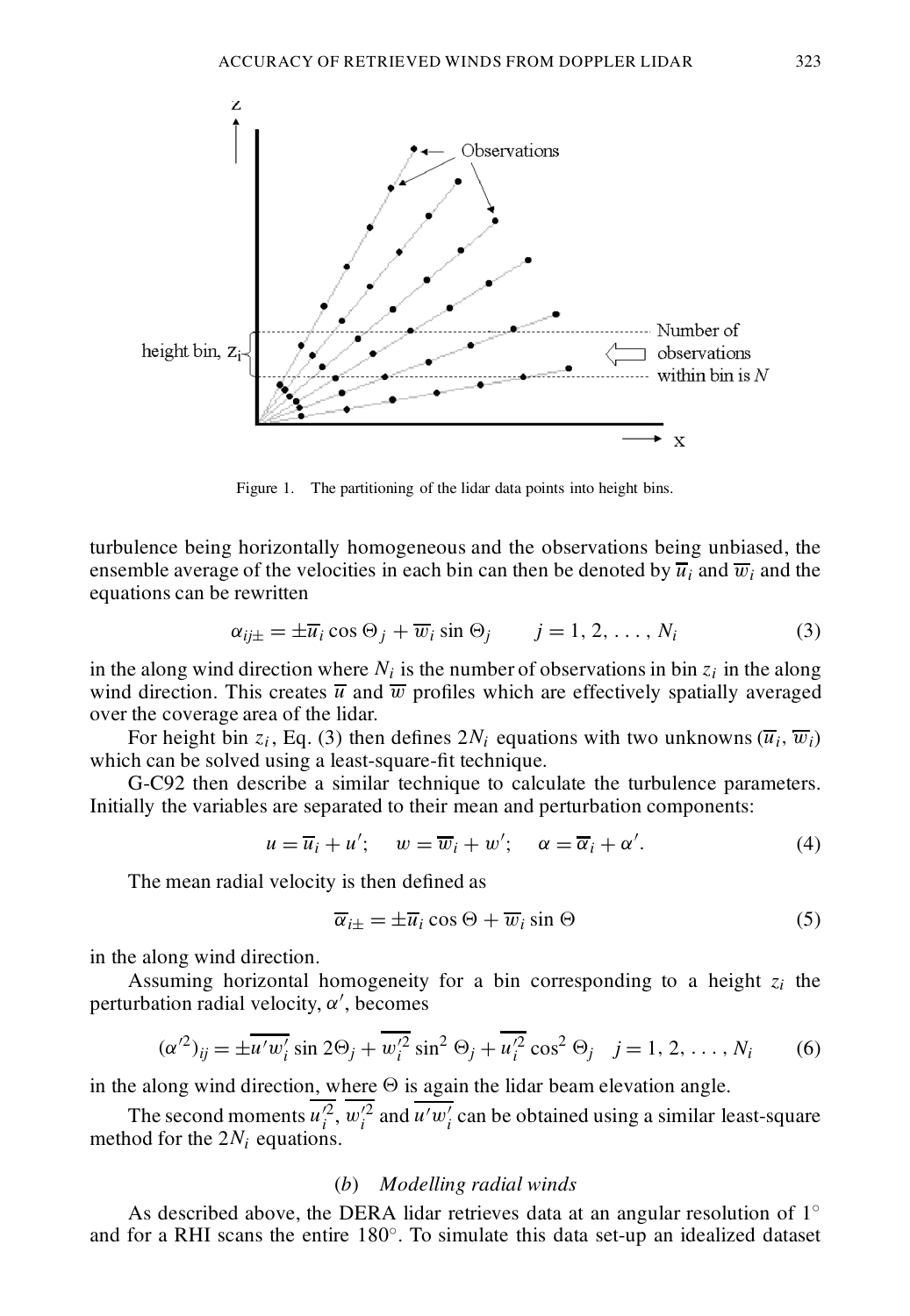

Figure 2. Idealized radial wind velocity scan. (Colour bar shows wind velocity in m  $s^{-1}$ .)

was created by calculating radial winds in the  $(x-z)$  plane from a defined wind velocity profile. The U-component of the mean wind was defined to be 10 m s<sup> $-1$ </sup> at the ground increasing linearly to 20 m  $s^{-1}$  at 2500 m, and constant above 2500 m. The vertical component of the mean wind was defined to be a constant 1 m  $s^{-1}$  at all heights. To simulate the turbulence, perturbations were added to the mean wind components. The perturbations were calculated using a random number generator with zero mean and standard deviations defined by  $\sigma_u = 0.72$  and  $\sigma_w = 0.37$ . The friction velocity, which is related to the surface Reynolds stress (Panofsky and Dutton 1984), was then set to  $u^* = 0.09$ . This gave the ratio of standard deviation of velocity to friction velocity as:

$$
\sigma_u u^* = 2.39
$$
  

$$
\sigma_w u^* = 1.25.
$$

These ratio values are given by Panofsky and Dutton (1984) as average values in the atmospheric surface layer for near-neutral conditions over flat terrain. The amount of turbulence was kept constant with height in the 'idealized' atmosphere to give an indication of how the errors change with height due to purely the configuration of the scan. The amount of turbulence was set to reflect a true atmospheric radial velocity scan.

Figure 2 shows the resulting idealized radial velocity scan. The figure shows wind flowing from the left to the right of the plot. The data were processed as described above using information from  $0^{\circ}$  to  $60^{\circ}$  in elevation. Above  $60^{\circ}$  in elevation the errors associated with the decomposition of u and w from the radial wind  $\alpha$  are very large. Range gates 6–41 were used as these are the ones that are available in the real data. Horizontal and vertical wind profiles were derived for heights up to 3500 m and are shown in Figs. 3 and 4 compared with defined mean wind components.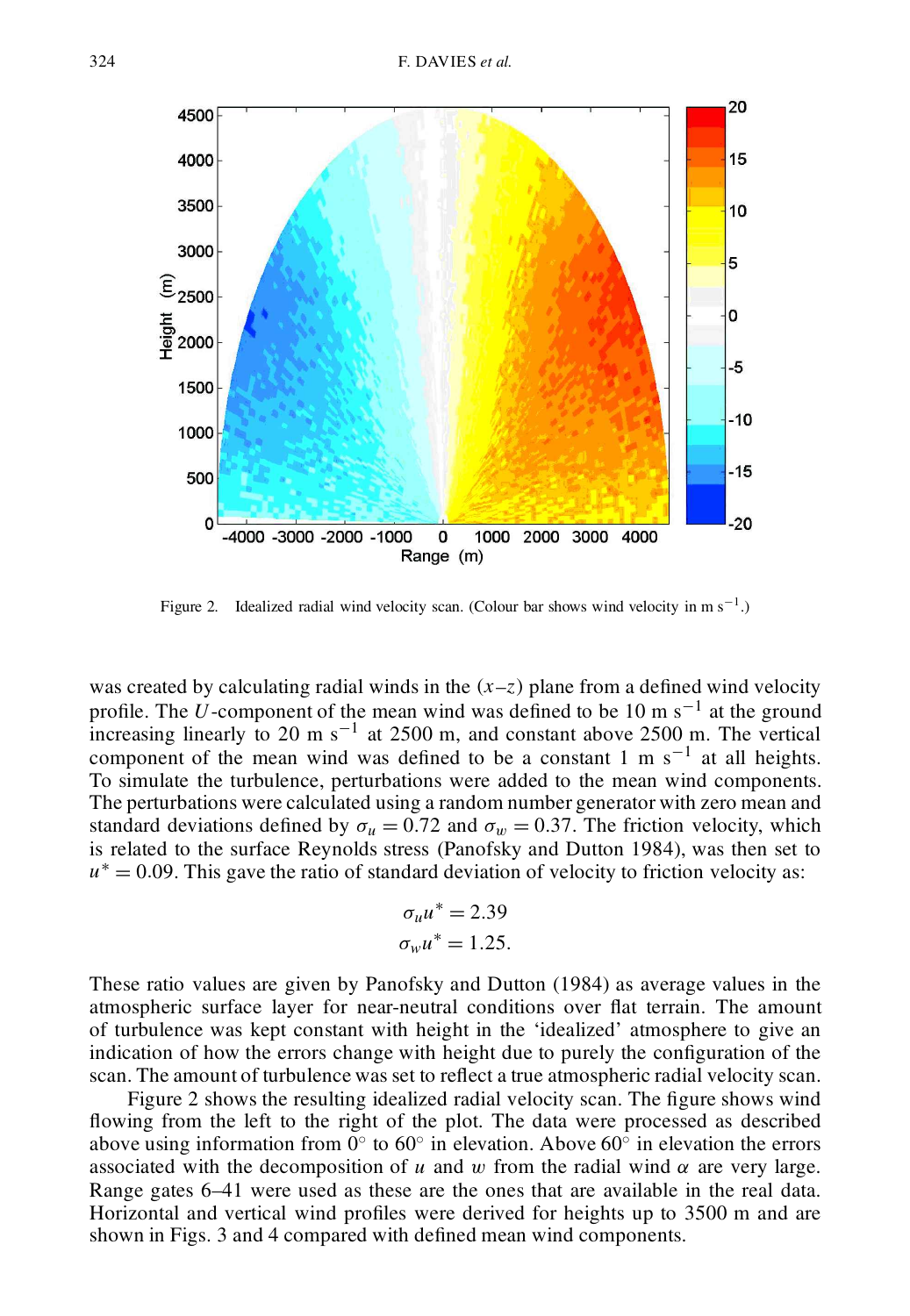

Figure 3. The line shows the mean u-wind profile input into the idealized model; crosses  $(\times)$  and circles (±) denote horizontal wind velocities, derived from the idealized model, from positive and negative range data respectively.



Figure 4. The line shows the mean w-wind profile input into the model; crosses  $(x)$  and circles ( $\circ$ ) denote vertical wind velocities, derived from the idealized model, from positive and negative range data respectively.

The reason for this analysis of idealized data was twofold. Firstly, it gave an accurate estimate of the errors on the calculated velocity profiles produced using a leastsquares technique. The 'errors' on the model data are produced from the combination of the limited dataset, the added 'turbulence' and the analysis technique. Further errors associated with the real datasets are: missing data points, clutter points (points with too large returns) and horizontal inhomogeneities. These points will be discussed later.

The second reason for using an idealized dataset was to enable an investigation of how the size of the dataset affected the accuracy of the derived profiles. G-C92 comment that their w profiles were derived from data in the range  $30^{\circ}$  to  $42^{\circ}$ . It was found using the idealized data that reducing the number of points in the least-square technique to this level produced errors that were far larger than if the full range of elevation angles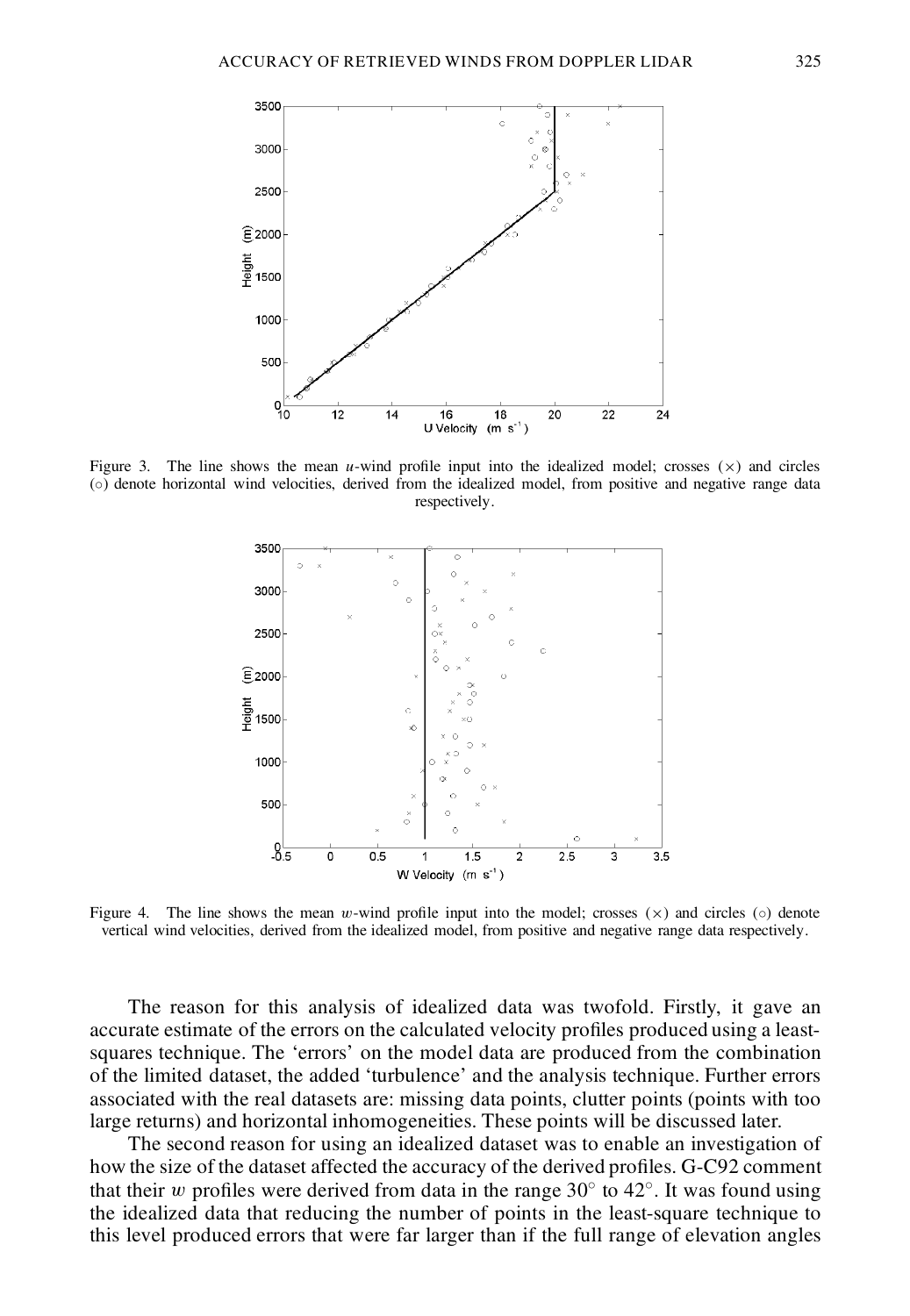were used. It must be noted, however, that the derived  $w$  values below the 500 m height were clearly unrealistic.

## (*c*) *Retrieval errors*

As mentioned above, to calculate the most accurate measurement of wind velocities there is a trade off between a requirement for a large dataset to use for the statistical routine, and the need for each point used to be a good measurement of the wind velocity. It was found that by increasing the size of the dataset (i.e. using data from  $0^{\circ}$  to  $60^{\circ}$  for the calculation of both horizontal and vertical winds) the error on the derived wind velocity was reduced compared with that of the  $0^{\circ}$  to  $42^{\circ}$  dataset.

For the horizontal winds it can be seen from Fig. 3 that derived velocities are close to the input mean velocity up to 2500 m. Calculating the average error on the derived horizontal winds, u, from 0–2500 m gives a standard deviation of 0.24 m s<sup>-1</sup>. Pearson and Collier (1999) note that the random error associated with an individual radial velocity estimate using the Salford lidar is  $0.5 \text{ m s}^{-1}$ . G-C92 estimate that since each data point in their average scan is an average of more than 2000 observations then the error on each radial wind velocity, and hence the error on the horizontal wind velocities, is in the region of 1.5 cm  $s^{-1}$ . This does not, however, account for the error inherent in the least-square-fit technique. This error is associated with how well the data fits to the *n*th order polynomial defined by Eq. (3) (where  $n = 1$ ), and Eq. (6) (where  $n = 2$ ). The importance of analysing an idealized dataset to determine horizontal and vertical velocity errors can thus be seen.

The vertical velocity error was calculated using three datasets using different elevation angles; (1)  $0^{\circ}$  to  $60^{\circ}$ , (2)  $0^{\circ}$  to 45<sup> $\circ$ </sup> and (3) 30 $^{\circ}$  to 45 $^{\circ}$ . For the first dataset, data from 500 m to 2500 m in height was deemed to have given good vertical velocity estimates (as shown in Fig. 4). The average vertical velocity was calculated to be  $1.3 \text{ m s}^{-1}$  with a standard deviation of 0.3 m s<sup>-1</sup>.

Using the second dataset useful estimates were deemed to be from 500 m to 1500 m. An average over this height range again gave  $w = 1.3$  m s<sup>-1</sup> and a standard deviation of  $0.3 \text{ m s}^{-1}$ . With the third dataset (which had a considerably reduced number of points) the average over 500 m to 1500 m gave a vertical velocity of 1.2 m s<sup>-1</sup>  $\pm$  1.4 m s<sup>-1</sup>. It can therefore be seen that in the retrieved data from the  $30^{\circ}$  to  $45^{\circ}$  dataset the vertical average estimate of the vertical component of the radial winds is more accurate, but the reduction of data points in the statistical routine produces much larger errors on the individual estimates in each height bin. The problem is that the least-square method is essentially looking at differences in the radial wind over a range of elevation angles to determine the vertical velocity. When the range of elevation angles is narrow then these differences are very small. If there are large amounts of data points within each height bin then the turbulence inherent in each radial velocity estimate is essentially averaged out, and the least-square-fit method can be used successfully. In G-C92 approximately 50 scans were carried out over a period of approximately an hour. In the data presented in this paper four scans were carried out over a period of approximately 20 minutes. With the data discussed in this paper it is then fair to say that there are insufficient data points over the  $30-42^{\circ}$  range in elevation angles to determine accurately the vertical velocity. We have shown, however, that by taking the larger range in elevation angles we can estimate the vertical velocity to a similar accuracy.

In the estimates above there is a positive bias on the retrieved vertical velocity. To understand this, if we assume that the mean wind is purely horizontal, i.e.  $w = 0$  m s<sup>-1</sup>, then the radial wind component will be  $\alpha = u_h \cos \Theta$ . Where  $u_h$  is the horizontal wind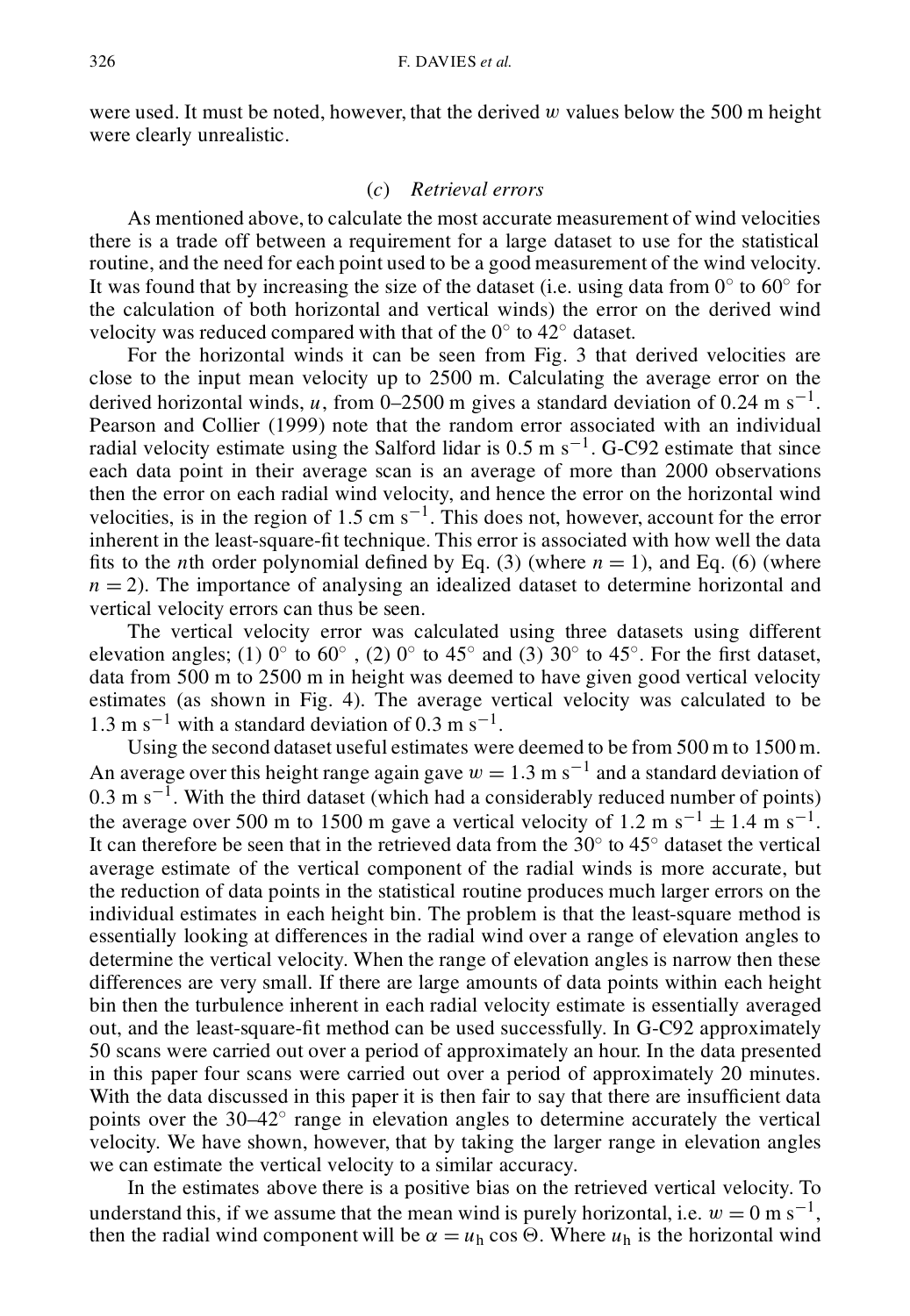



Figure 5. Series of curves to show the retrieved vertical velocity, w (in m  $s^{-1}$ ), given various input horizontal and vertical velocities.

velocity. In the method described above, the radial wind velocity is then split into vertical and horizontal components using Eq. (3). From geometrical considerations it is easy to see that the retrieved  $w$  for any particular data point is bigger than zero. What we need to understand is how the positive bias on  $w$  changes when we use our least-square method with various vertical and horizontal velocity profiles. To this end the model was run for horizontal wind velocity from 5 to 25 m  $\text{s}^{-1}$  and for vertical wind velocities from  $-1.0$  to 1.0 m s<sup>-1</sup>. Figure 5 shows how the retrieved vertical velocity changes with changing input. It can be seen from Fig. 5 that the error on the vertical velocity is approximately a function of horizontal velocity  $u$  only. For example, the error on the output w is approximately a +0.12 m s<sup>-1</sup> bias for all values of w, when u is set at  $5 \text{ m s}^{-1}$ . When *u* is set at  $25 \text{ m s}^{-1}$  the bias on *w* is approximately  $+0.43 \text{ m s}^{-1}$  for all values of w. Since we can retrieve horizontal velocity data more accurately we can in future use this set of data to correct for the positive bias in  $w$ .

An error analysis was also carried out for the turbulence profiles,  $u^2$ ,  $w^2$ , and  $u'w'$ . Turbulence parameters were calculated by carrying out a least-square-fit analysis for the 2nd order polynomial defined in Eq.  $(6)$ . Due to the large errors resulting from this analysis an extra step of statistical processing was also added. Since the least-square-fit technique was deemed to give a poor fit to the data points a method of resampling the data called the *Bootstrap* method (Wilks 1995) was used. In the *Bootstrap* method the actual dataset with its 2N data points is used to generate any number of synthetic datasets, also with  $2N$  data points. The procedure is to resample the data *with replacement*. In this process, because of replacement of data, you get sets of data in which a random fraction of the original points, typically  $1/e \approx 37\%$ , are replaced by *duplicated* original points. The technique is particularly good for this type of case where the results of the least-square fit can be unduly influenced by one or two bad data points. If the *Bootstrap* method is employed, however, the influence of bad data points is much reduced, and the Monte Carlo style simulations yield subsequent error estimates.

The results of this processing show that the turbulence profiles were approximately constant with height and the errors increase with height. Above 1500 m the errors are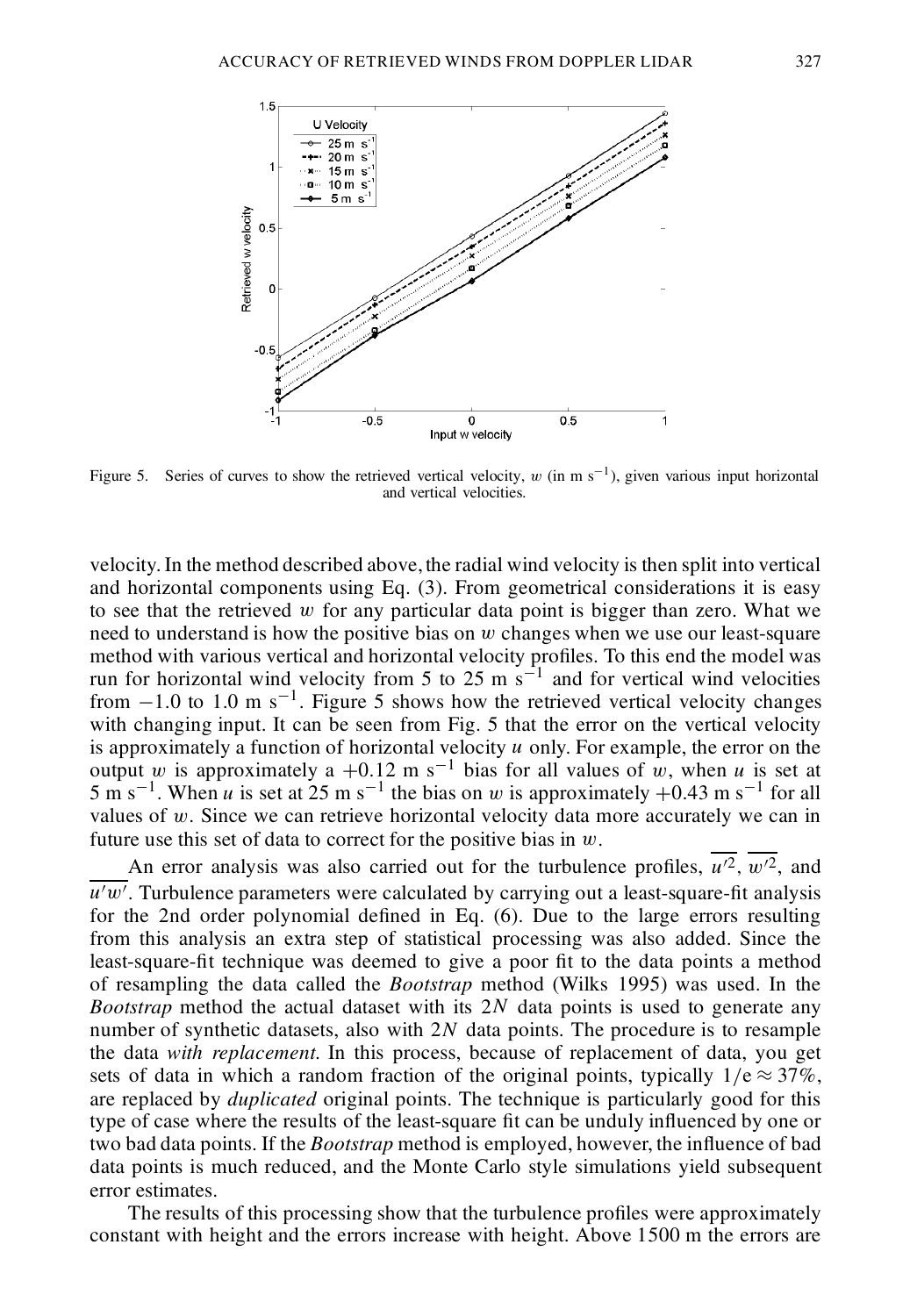|                                      | Input turbulence<br>$(m^2s^{-2})$ | Output turbulence<br>$(m^2s^{-2})$ |
|--------------------------------------|-----------------------------------|------------------------------------|
| Horizontal velocity variance $(u^2)$ | 0.29                              | $0.38 \pm 0.29$                    |
| Vertical velocity variance $(w^2)$   | 0.14                              | $0.02 \pm 0.68$                    |
| Momentum flux $(u'w')$               | 0.00                              | $0.18 \pm 0.51$                    |

TABLE 1. INPUT TURBULENCE PARAMETERS AND THE RESULTING OUTPUT TURBULENCE PARAMETERS RETRIEVED USING EQ. (6).

Output turbulence parameters were averaged from 100 m to 1500 m.

very large. For the  $\overline{w^2}$  profile the errors also increase below 500 m. Average profiles were calculated from 100 m to 1500 m. The derived turbulence statistics are shown in Table 1 against the actual input turbulence. The results suggest that with spatially homogeneousturbulence this methodology does a good job of estimating the turbulence intensities.

Using conventional error analysis G-C92 estimate their momentum flux error to be 0.1  $\text{m}^2\text{s}^{-2}$ . Their theoretical estimate relies upon several assumptions mentioned previously: that the turbulence is horizontally homogeneous; that the observations are uncorrelated and nonbiased; that the datasets are large enough so that the least-square- t analysis gives a good fit of the data; and, also, considering the nature of the least-squarefit analysis, that each and every data point is a good estimate of the radial wind velocity. By our use of the idealized model we see how well the methodology works in practice. In the idealized data the input turbulence components  $u'$  and  $w'$  were uncorrelated. The derived output turbulence,  $0.18 \pm 0.51$  (m<sup>2</sup>s<sup>-2</sup>), was therefore a good estimate. The error of 0.51 ( $\text{m}^2\text{s}^{-2}$ ) was, however, larger than theoretically estimated by G-C92. It was our use of the *Bootstrap* method which gave us our errors. Essentially, by subsampling the data we get slightly different values for the turbulence parameters. These values give us our error bars. G-C92 note that when they sub-sampled their data their values were 'quite close', but do not comment further. The fact that our error bars are larger than those of G-C92 is therefore a result of the statistical nature of the leastsquare-fit routine which G-C92 do not consider in their theoretical analysis.

#### 3. OBSERVATIONS

#### (*a*) *Synoptic situation*

The field trial was conducted on 13 March 2000. The weather was characterized by a high-pressure system which had been stationary over the British Isles for approximately 4 days before the trial. There was  $8/8$  cloud cover over the site. A radiosonde ascent from Aberporth taken at 17:00 UTC showed the atmosphere was conditionally unstable. The level of free convection was calculated to be approximately 1400 m, with a possible layer of stratus cloud at 900 m. The wind direction from the radiosonde ascent showed the surface winds to be south-westerly  $(220^\circ)$  turning to north-westerly  $(300^\circ)$ above 600 m.

The centre of the field site was approximately 2 km east of the peak of the Malvern hills. The Malvern hills are a 6 km long ridge of peaks aligned in a north–south direction. The height of the ridge is between 350 m and 450 m above sea level and its half-height width is between  $0.5$  km and  $1.0$  km. The field site was approximately 60 m above sea level. Data were taken over a period of approximately one hour starting at 16:00 UTC. Firstly, a set of data was taken which consisted of four  $180^\circ$  RHI scans perpendicular to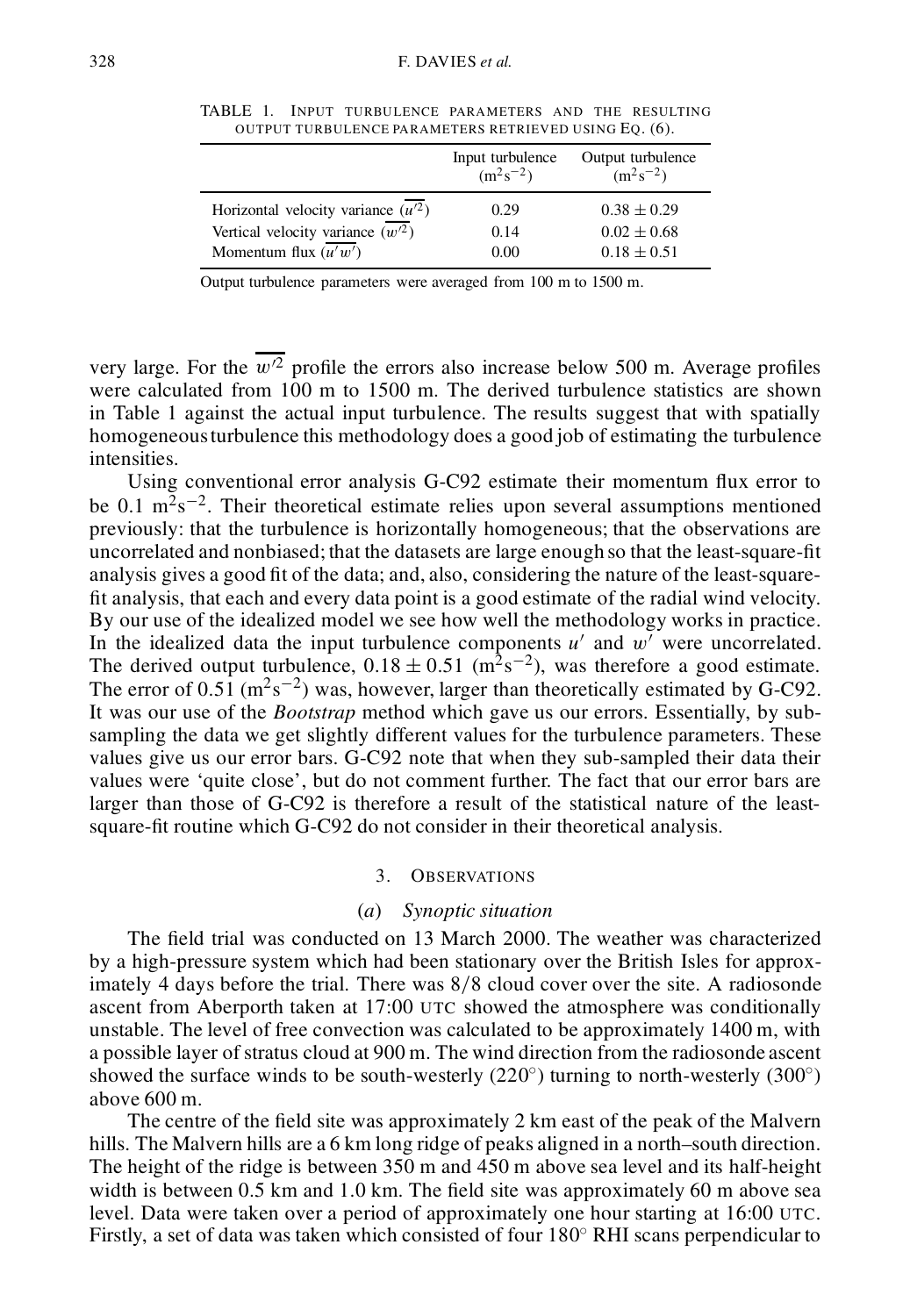

Figure 6. Lidar radial wind velocity scan averaged over a 20-minute period at approximately 16:00 UTC 13 March 2000. (Colour bar shows wind velocity in m  $s^{-1}$ .)

the Malvern hills (the  $x-z$  plane). These were taken from 16:00 to 16:20 UTC. A second set of four RHI scans was taken parallel to the hills (i.e. in the  $y-z$  plane) from 16:20 to 16:40 UTC, but this paper does not cover the analysis of this data. Thirdly, a  $360^{\circ}$ azimuth scan was done at an elevation of  $45^{\circ}$ , from 16:40 to 17:00 UTC.

### (*b*) *Doppler lidar wind proles*

The first step in data analysis was to filter the raw radial velocity returns. Two filtering steps were taken. Firstly, all data points where the signal intensity was below a certain threshold were eliminated. Where the backscattered signal intensity is below the system noise level the processing produces bad Doppler velocity returns and these must be removed. Secondly, all points where the velocity returns were above 23 m s<sup>-1</sup> were also eliminated. The derived wind velocities are not sensitive to this cut-off and using thresholds of 20 m s<sup>-1</sup> or 26 m s<sup>-1</sup> both produced very similar results. This filtering removesthe unrealistic returns that are due to 'clutter', e.g. birds and insects. Then each set of four RHI scans was averaged to produce one average scan. The average scan in the x–z plane is shown in Fig. 6. The lowest  $20^{\circ}$  on the left-hand side of the scan shows no sensible data due to the presence of the hills.

Using the G-C92 method, data were then separated into height 'bins' spaced at 100 m intervals. Then the least-square-fit analysis was carried out to derive the u and w wind velocities. The derived u and w velocities are shown in Figs. 7 and 8 respectively. Because of the presence of the ridge, and since the wind was primarily in a westerly direction, it was considered that the profiles in the upstream and downstream directions (relative to the lidar position) could possibly have very different characteristics. It was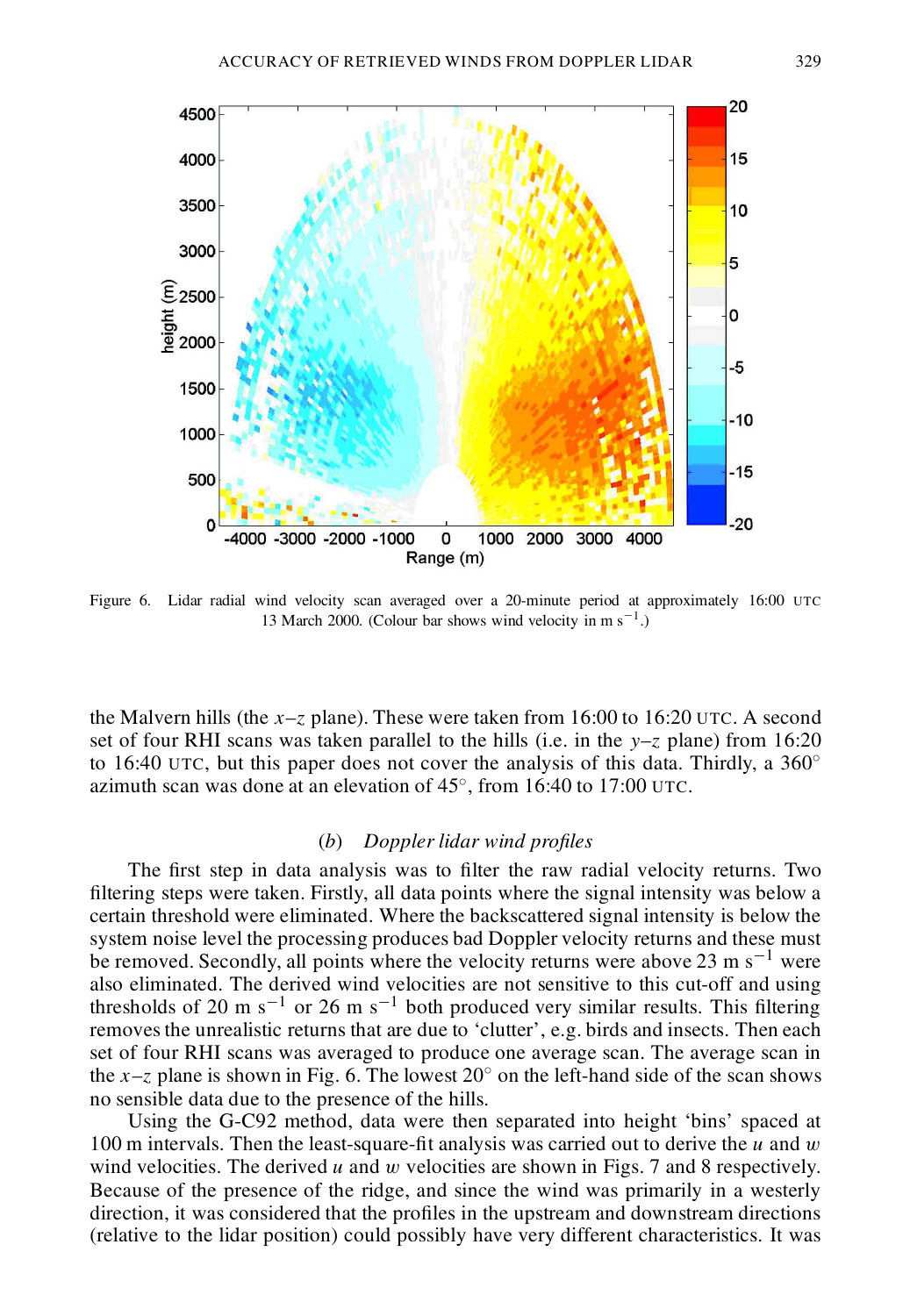

Figure 7. Horizontal wind profile derived from lidar data showing profiles upstream and downstream of the lidar separately. The 17:00 UTC radiosonde data from Aberporth is also shown.



Figure 8. Vertical wind profile derived from lidar data showing profiles upstream and downstream of the lidar separately.

therefore deemed sensible to analyse data in the upstream and downstream directions separately.

Data for the upstream section shows descent and a reduction in horizontal wind velocity. The derived profiles from this section of data are wind velocities that have been averaged over highly changing terrain. The assumption of horizontal homogeneity used in the processing of the data is not a good assumption in this case. If the lidar was primarily looking at data in the wake region of the hill then a reduction in  $u$  would be expected. Using temperature data from the Aberporth radiosonde ascent, the static stability can be calculated. This can be used to calculate the Froude number, *Fr*, which is a ratio of the atmospheric natural oscillation wavelength to the effective wavelength of the hill (Stull 1988). For this case the Froude number was estimated to be  $Fr = 1.5-$ 4.5. Flow over a hill, with Froude numbers in this region, would be expected to produce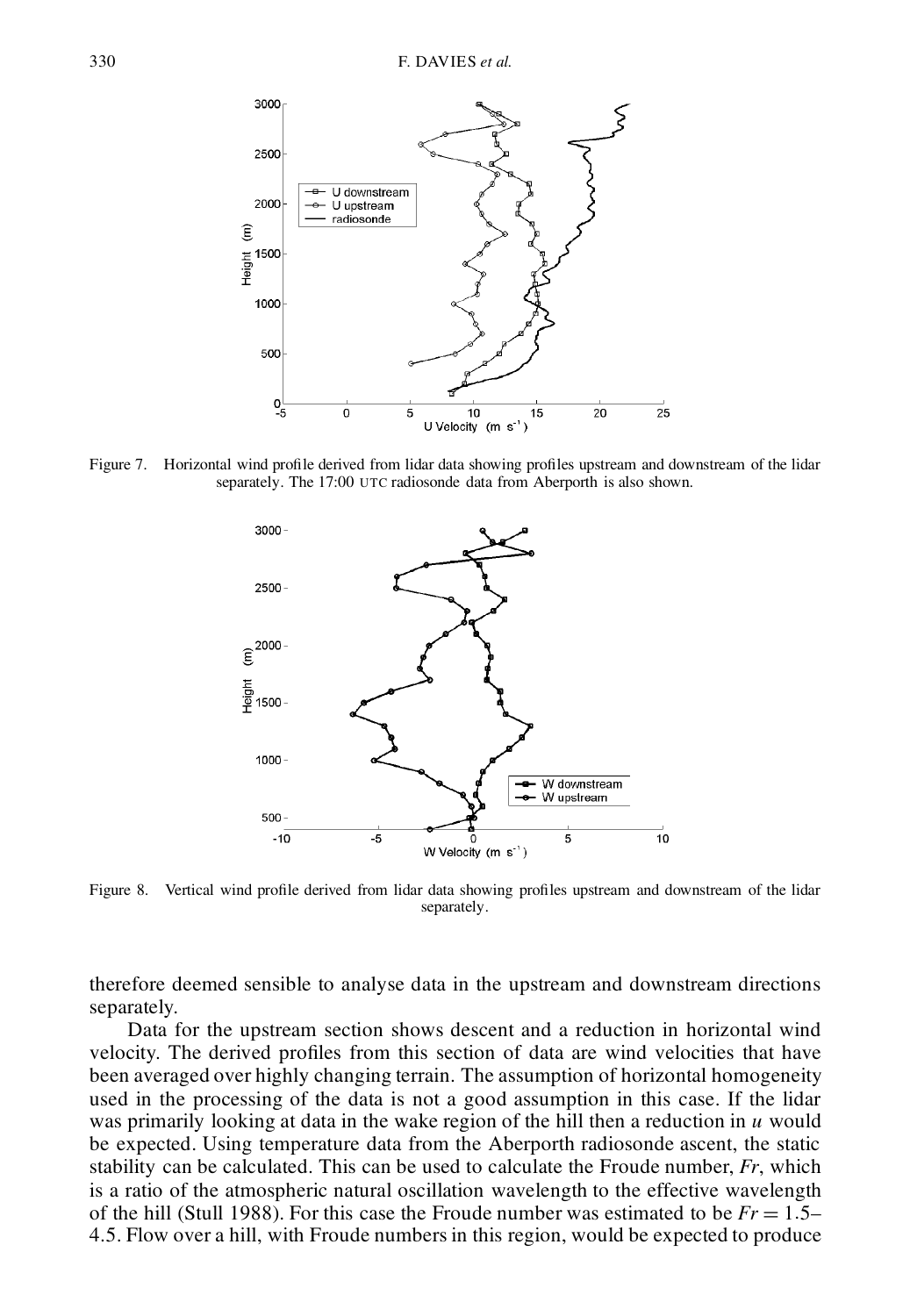



Figure 9. Derived turbulent fluxes; horizontal velocity variance  $(u^2)$ , vertical velocity variance  $(w^2)$ , and momentum flux  $(u'w')$ , downstream of the lidar position.

boundary-layer separation of the flow and a turbulent wake (Stull 1988). Two minima are shown in the vertical velocity profile which coincide with the predicted cloud base and stratus levels.

In the downstream data the horizontal wind flow is comparable with that from the radiosonde (Fig.  $7$ ) in the lowest 1400 m. In the radiosonde profile the wind increases from 8 m s<sup>-1</sup> at 100 m to approximately 16 m s<sup>-1</sup> at 1000 m. The vertical velocity in the downstream case has a maxima at 1300 m.

Calculation of the turbulence parameters showed marked differences in the upstream and downstream cases. In the upstream data (i.e. the data over the brow of the hill) all parameters show very large values. This is assumed to be due to the invalid assumption of horizontal homogeneity and these turbulence profiles are not discussed further.

In the downstream data all the turbulence parameters showed large errors below 500 m and above 1600 m. Figure 9 shows the derived horizontal velocity variance,  $(u^2)$ , the derived vertical velocity variance,  $(w^2)$ , and the derived momentum flux,  $(u'w')$ . These profiles show a reduction in the turbulence away from the surface. The momentum flux is negative, and momentum is therefore being transferred downwards by the eddies. The horizontal wind velocity increases with height (Fig. 7), and the sign of the momentum flux in the lowest levels is therefore in agreement with eddy viscosity theory (Panofsky and Dutton 1984).

From  $700$  m to  $1000$  m, within the stable layer, the turbulence profiles are approximately constant with height. They then show a large increase around the cloud-base level. G-C92 also find very large (negative) momentum flux values at the border of the mixed layer, which is in agreement with our values. Given that the turbulence due to the updraughts and downdraughts in the lowest layers of cloud structure must be very inhomogeneous over even small distances (100 to 200 m), it is not surprising that these values of momentum flux are much larger than those quoted by other researchers in non-convective conditions (Eberhard *et al.* 1989). Price (2000) discusses the structure of a cloudy boundary layer and shows momentum uxes, averaged over approximately a 1-hour period, of  $-0.2 \text{ m}^2\text{s}^{-2}$  near to the ground and  $-0.15 \text{ m}^2\text{s}^{-2}$  near the top of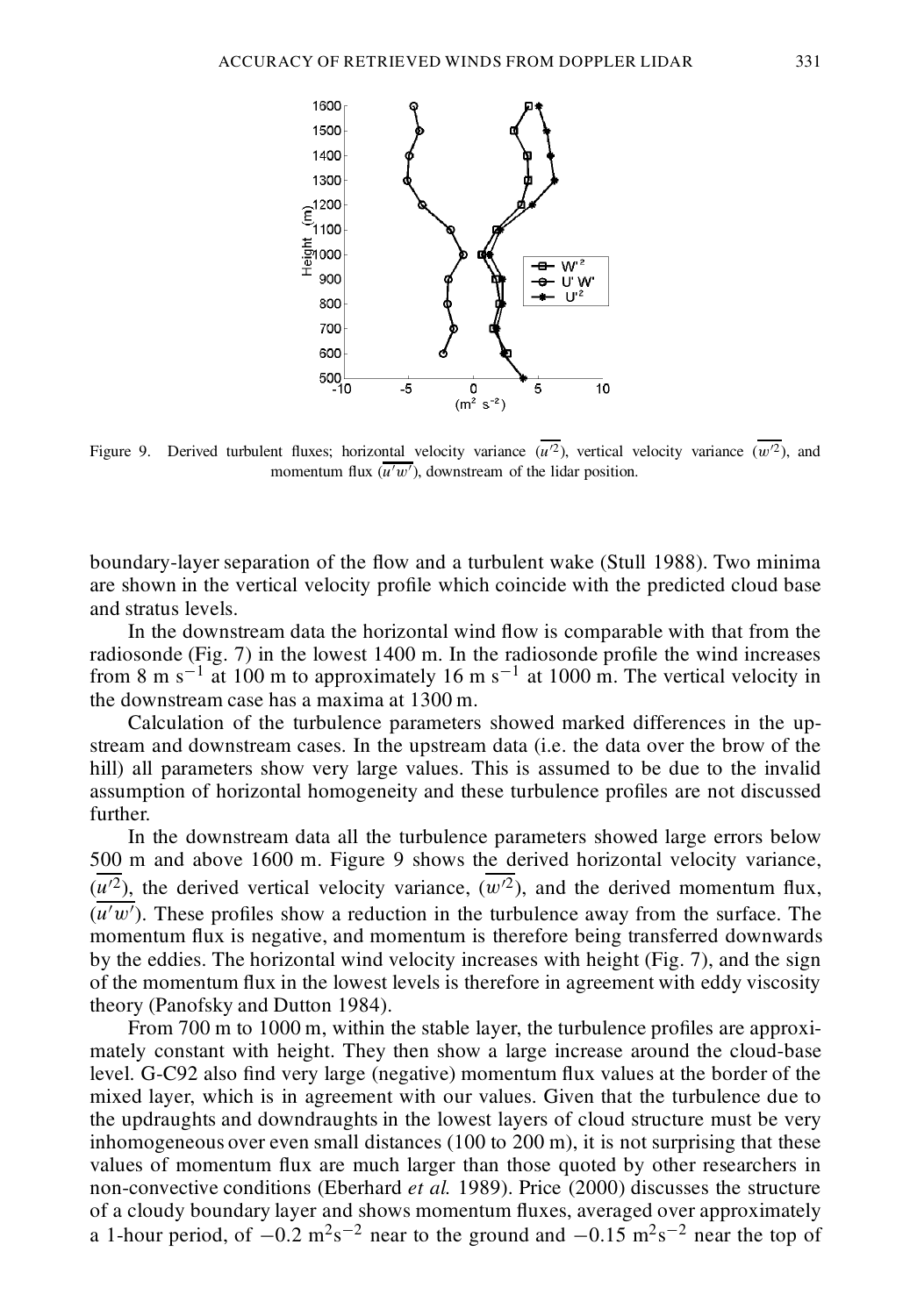the cloud layer, but note that between these levels the data were of 'insufficient data quality'. The values of the turbulence parameters are inline with those of G-C92, who are the only group making similar spatially averaged measurements.

G-C92 compare their retrieved vertical velocity with that obtained by the beam as it is pointed vertically. These two profiles are very different in their structure. They subsequently use the vertical velocity that has been calculated from the vertical beam only to calculate their turbulence profiles. The vertical data were not used in this study as data upstream of the lidar and downstream of the lidar were analysed separately, and a vertical velocity directly over the lidar position was considered not to be characteristic of either dataset.

# 4. DISCUSSION AND CONCLUDING REMARKS

Analysis of radial velocity data retrieved from a single Doppler lidar has been carried out using a method previously documented by G-C92. Error analysis of the methodology has been done by employing a simple idealized scan to simulate a known velocity and turbulence profile. Using an idealized dataset we could calculate the errors on the derived quantities given 'perfect' and known input data. In real data there are always problems associated with bad data points and inhomogeneities as well as the problem of actually not knowing the 'real' answer. Using this model data we can answer the question of how well the processing technique works to predict the answer.

By the use of this simple idealized input we showed that the derived profiles reproduce successfully the input wind and turbulence profiles. The error analysis shows that wind velocity profiles can be derived to an accuracy of 0.24 m  $s^{-1}$  in the horizontal and 0.3 m  $s^{-1}$  in the vertical. This is in the region of a 2% error in the horizontal wind and 30% error in the vertical wind. G-C92 estimated that the error on the derived horizontal wind velocity was of the order of 1.5 cm  $s^{-1}$ . Given the error analysis with our idealized input data the least-square routine clearly gives much larger errors than they predicted.

The derived vertical velocity was found to have a positive bias. This was shown to be approximately dependent on the horizontal wind velocity only and can therefore be corrected for. To understand the effect of having a more limited dataset the vertical velocity was calculated from reduced datasets. G-C92 used only data from  $30^{\circ}$  to  $42^{\circ}$  in their analysis. We found using only data from these angles that the error on the vertical velocity estimate for each analysis height was much larger.

Using the idealized data, turbulence profiles were also calculated. These showed that theoretically, given ideal data, turbulence profiles were derived to an accuracy of 0.29 m<sup>2</sup>s<sup>-2</sup> for  $u^2$ , 0.68 m<sup>2</sup>s<sup>-2</sup> for w<sup>2</sup>, and 0.51 m<sup>2</sup>s<sup>-2</sup> for  $\overline{u^{\prime}w^{\prime}}$ . The wind velocities were accurate to a height of 2500 m, whereas the turbulence parameters were only accurate to a height of 1500 m.

The DERA Malvern lidar was deployed to examine the flow over the Malvern hills on a day in which the surface layer was stable. Data in the upwind and downwind positions were analysed separately. This was due to the fact that data upwind of the lidar was effectively data taken over the brow and in the lee of the hill. Data taken in the downwind direction was effectively taken from 2 km to 5 km downstream of the hill.

Profiles downwind of the lidar position were calculated over flat terrain. The downwind *u* showed an increase from 8 m s<sup>-1</sup> at 100 m to 15 m s<sup>-1</sup> at 1000 m. This was consistent with the radiosonde ascent. Above  $1000 \text{ m } u$  was approximately constant, until slightly decreasing above 2100 m. The  $w$  profile showed a positive maximum at a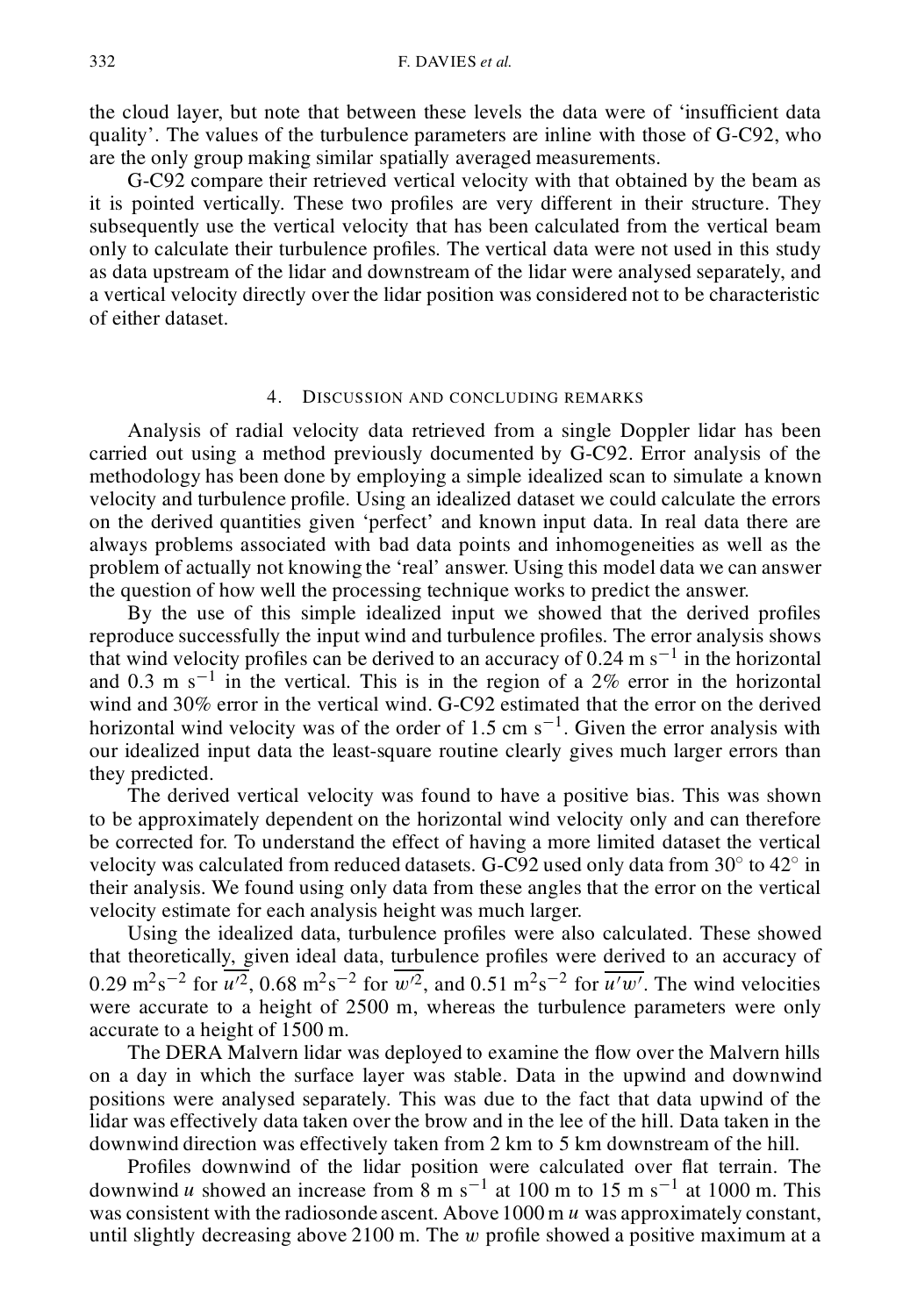height of 1300 m. This was thought to be possibly due to lee-wave activity, which would fit with cloud-band structure seen in satellite data (not shown) for the day in question.

The atmospheric data analysed in this work was clearly not ideal in that they cannot be considered to be homogeneous, as required by the processing technique. Unfortunately atmospheric conditions are seldom homogeneous and for our purposes we must then ask the question 'do we gain any understanding of the vertical structure of the atmosphere by using this technique even in these types of conditions?'.

It is quite clear that one might possibly want to know the spatially averaged mean wind profiles over a large area. However, it is not quite so clear what we are measuring when we calculate the turbulence parameters. By averaging the data initially over a time period of 20 minutes (as we have done here for each scan), the aim is to produce a more statistically stable dataset; i.e. to average out bad or suspect data points. The turbulence calculated from this time-averaged data is then a measure of how the data vary spatially. With point sensors we have to evoke Taylors 'frozen' turbulence hypothesis to translate the measurements as a function of time to their corresponding measurements in space. There is of course no guarantee with point sensors that the turbulence at the location of the sensor is characteristic of turbulence over an area surrounding the sensor. With the lidar data we are actually measuring the area-averaged turbulence over the lidar domain. What we do have to be aware of is that the domain of averaging is to some extent predetermined.

For the data in the downwind case the horizontal wind velocity profile was comparable to the radiosonde data. The turbulence profiles for the downwind case were large near the lowest resolved levels and decreased in magnitude up to the approximate cloud-base height (1000 m). Above this they increased in magnitude to a maximum at 1300 m. With this turbulence data we do have to consider the consequences of the possible lee-wave behaviour mentioned above. Calculations from the available data estimate the possible lee-wave wavelength to be in the region of 15 km. Over the distance of the downwind lidar data, 2–5.5 km downwind of the hill, the presence of a lee wave would be evident over this relatively short distance as a trend in the mean wind profiles. Therefore the turbulence as calculated from this dataset would contain some element of this trend. Further work needs to be done to enhance this analysis technique to remove any possible trend from the data, but in the analysis in this paper this has not been done. The sign and magnitude of the fluxes calculated in this paper are, however, in agreement with those of G-C92 which were calculated over more homogeneous orography.

In the case of the upstream profiles the condition of horizontal homogeneity was obviously broken. The wind velocity profiles show descent in the lee of the hill and a slow down in  $u$  possibly due to a wake region, this could not be confirmed. The turbulence profiles could not be calculated.

As with other meteorological field experiments it would have given a clearer picture if we had had more direct measurements with which to compare. Unfortunately there are very few real measurements of the boundary-layer flow up to the heights discussed in this paper. The challenge with Doppler lidar data, as with any new instrument, is how to interpret the available data in a useable context. This paper has demonstrated that a single pulsed Doppler lidar has the capabilities to produce velocity and turbulence profiles which are theoretically accurate up to a level of 2500 m and 1500 m respectively. The possibility of having observations of turbulence parameters throughout the whole depth of the boundary layer has the ability to aid our understanding of the structure of the boundary layer under many different meteorological conditions.

It must also be noted that it is difficult to compare the profiles that are derived using this method with those of point measurements because they are effectively